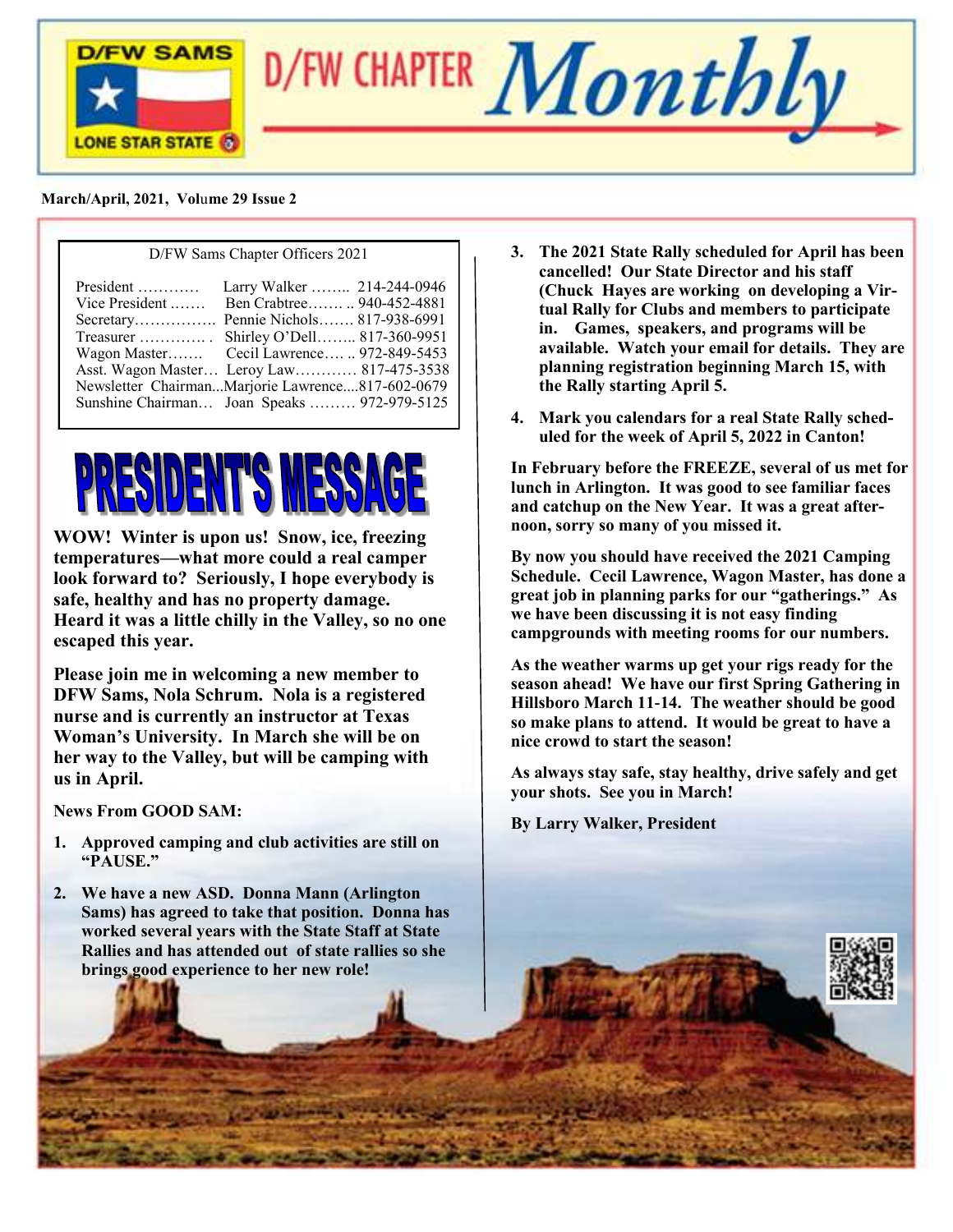### **Page 2**

#### *COLD IN THE VALLEY HIGHLIGHTS*

This cactus used to stand straight and tall. Now slumped over and in danger of dying. Our car covered in ice/sleet in the sunny Rio Grand Valley. Just imagine what this COLD weather has done to tender crops being grown down here. Many residents in the area have been without power or water. We were lucky and only lost power for a few hours. We now have a boil water warning (as do





many of you). Stop lights don't work. Banks, grocery stores (Walmart!), gas stations, restaurants are closed because they have no power to run freezers, pumps or access to the internet. Long lines at gas stations that are able to function. Hope all of you are warm and safe.

No matter where we were this winter we all seem to have suffered several weather related problems. Hope each of you is now safe, warm, and have power and water.

#### FEBRUARY GATHERING **HIGHLIGHTS**

**1** Eight souls braved the cold and attended the "gathering" at the Candlelight Inn in Arlington,

**c**<br> **c**<br> **l**<br> **l**<br> **c**<br> **c**<br> **c**<br> **c**<br> **c**<br> **d**<br> **d** After our meal, Larry Walker passed out printouts of two emails, one dated January 22 from Jay and Gloria Delmar, and one dated January 31 from Jay, forwarded to Jay from Donna Mann. As many may recall, Jay and Gloria announced that they were stepping down as assistant state directors for our region. In the first email, Jay was asking for a consensus from the area chapters about what to do with the funds and equipment associated with the min-rally. He was asking if it should be donated to the state since there was no one to plan the 2021 mini-rally.

As it turned out, the second email was from Donna Mann, who volunteered to take the assistant state director position, and the funds and equipment will be turned over to her. Jay and Gloria and a host of others will be assisting her with the minrally planning, still planned for September.

 Larry also announced that he continues to camp with other Good Sam chapters, with the goal being to get enough rigs to meet together so we can satisfy the campground's minimum rig count and get the rally room for free. Many campgrounds are wanting 15 rigs, with a minimum of 10 rigs. Various chapters are having difficulty even meeting the minimums. Each individual chapter would still be autonomous and hold their own "gathering meetings."

|<br>| <br>|<br>| <br>|<br>|<br>|<br>|<br>|<br>| Larry announced that there would NOT be a state rally in April at Canton, and that Good Sam was still in "pause" mode. Our March campout is still planned for March 11—14 at Hillsboro, and he hopes we have a good turnout. Marjorie and Cecil Lawrence are hosting.

Because plans for the state rally in April were extremely "iffy," Cecil scheduled our April campout for April at Bedrock, and that is why we are staying at Bedrock two months in a row. Kathy Austin has volunteered to host both April and May campouts and would welcome anyone willing to help her. \_\_\_\_\_\_\_\_\_\_\_\_\_\_\_\_\_\_\_\_\_\_\_\_\_\_\_\_\_\_\_\_\_\_\_\_\_\_\_\_\_\_\_\_\_\_\_\_\_\_

On a side note. Penny Nichols apologizes for the mistake about the February meeting posted in the last proposed Campout Schedule. Hope to see you next month in Hillsboro. Just to let you know, the folks in the Valley are experiencing their own issues with power, heat, and water, as well as below freezing temperatures and even ice.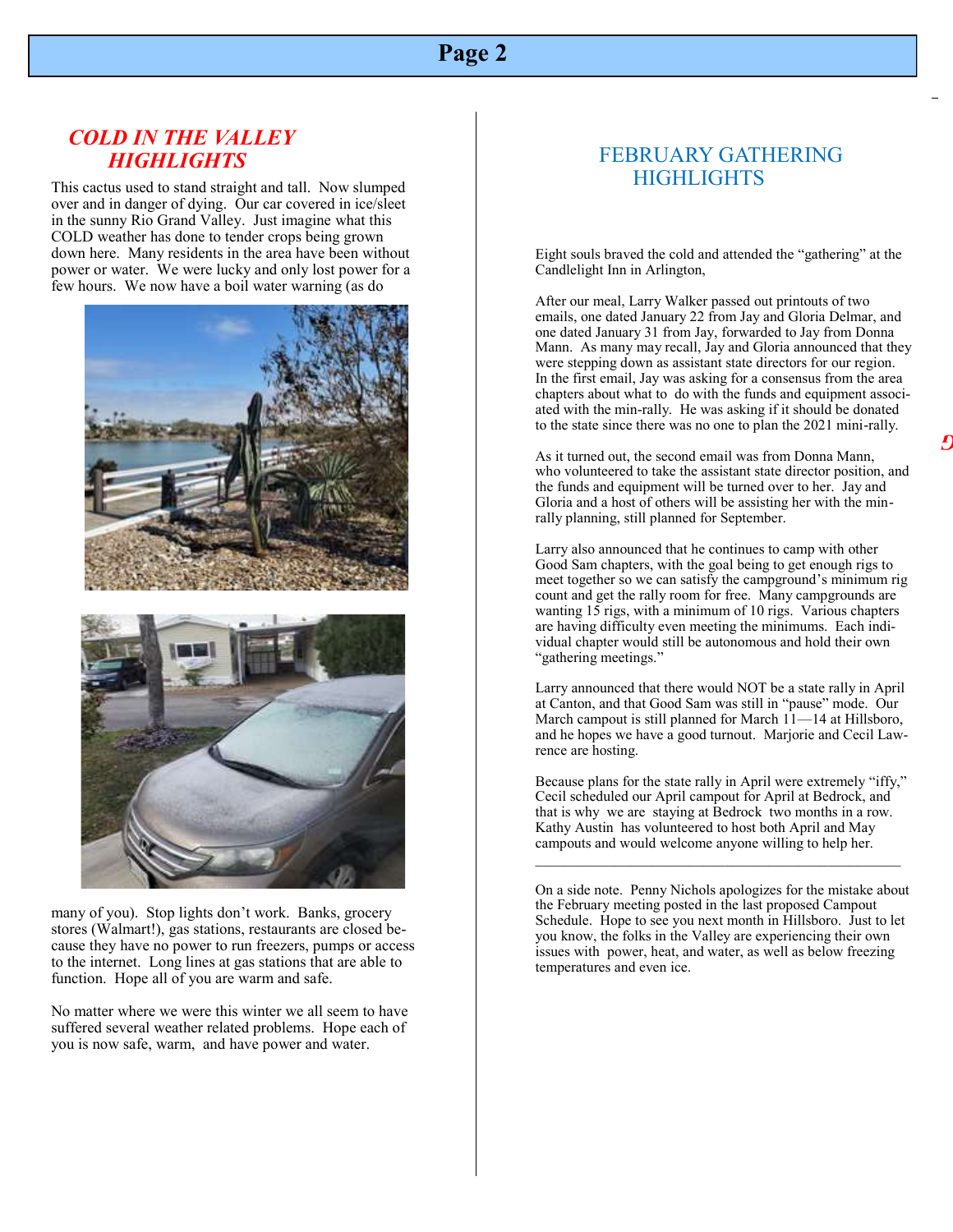### **Page 3**

### IN OUR THOUGHTS AND PRAYERS

Kathy Austin lost Melvin Mann to pancreatic cancer in December. Please keep her and his family in your prayers.

Also, all of you know Shirley O'Dell lost her mother, Robbie D. Montgomery, in December. If you want to make a contribution in Robbie's name to The First Christian Church, P. O Box 458, Wylie, Texas 75098, there is still time to do so. As if that wasn't enough to add stress to Shirley's life, her brother and sister-in-law have had Covid-19. They are both recovering, thank the Lord.

Linda and Al Jenkins have had Covid-19 and are recovering. Linda says they had light cases, but are still tired.

Ben and Pat Crabtree have been to heck and back. Both have had Covid-19 and are recovering. Ben had severe problems and was in the hospital several times in Mission (a story in itself). They are now at their daughter's, Barbara, house in Roanoke while Ben recovers. Keep them in your prayers.

A recent text from Terri Fletcher says they are hosting several people who have no power/water. Hats off to them for their kindness.

The vaccine is now available. Many of our members have gotten vaccinated. It is there if you want it although some procedures are easier than others.

### *ANNIVERSARIES*

 *MARCH, 2021*

 *None*

 *APRIL, 2021*

 *None*

## *BIRTHDAYS*

### **MARCH 2021**

 *Don Hafer March 13 Tommy Michaels March 15 Linda Donihoo March 22 Terri Fletcher March 23* 

## *APRIL, 2021*

 *Joyce Kibbe April 2 Margie Duncan April 9 Sharon Lambert April 10 Al Jenkins April 16*